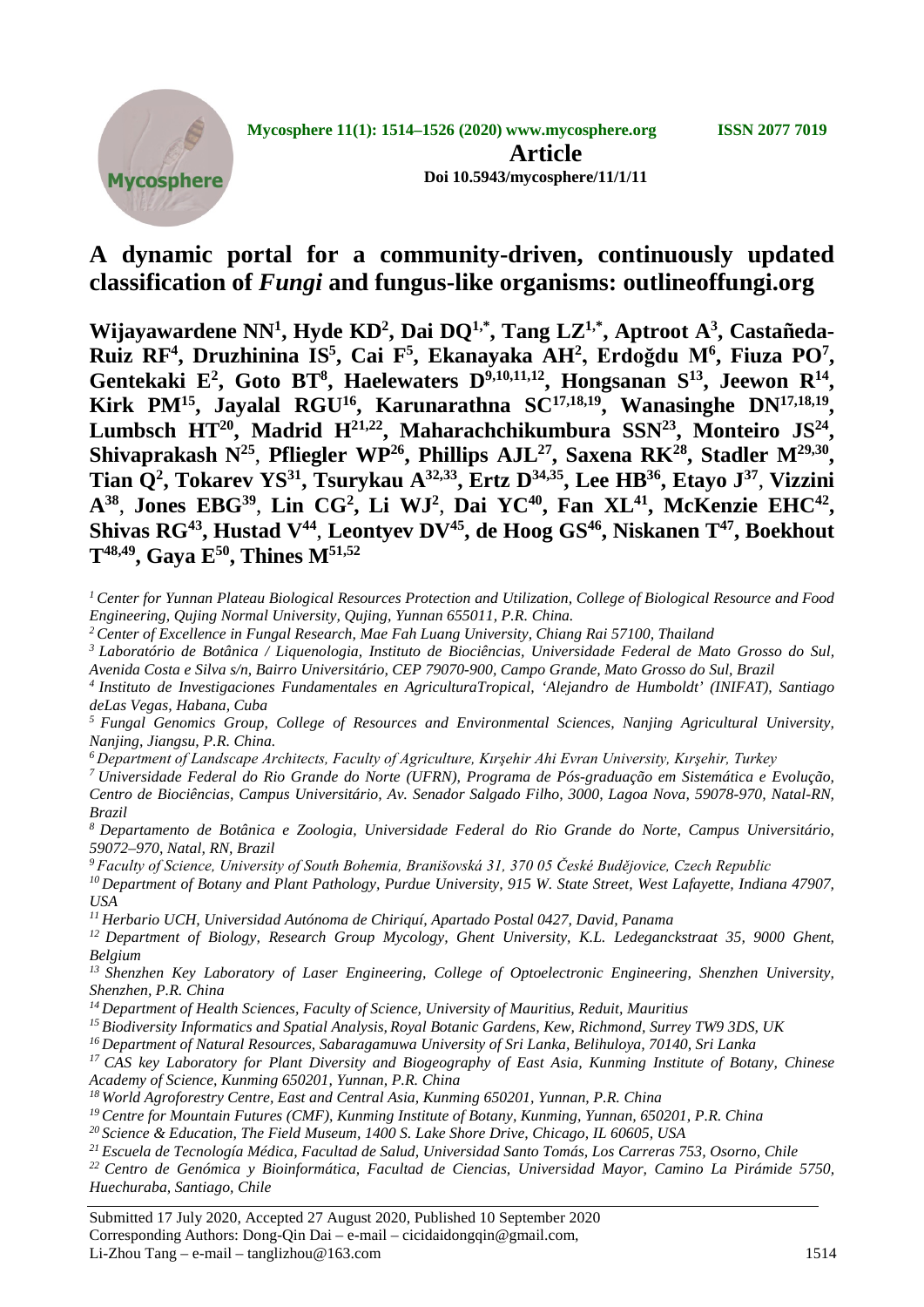*<sup>23</sup> School of Life Science and Technology, University of Electronic Science and Technology of China, Chengdu 611731, P.R. China*

*<sup>24</sup> Coordenação de Botânica, Museu Paraense Emílio Goeldi, Avenida Perimetral, 1901, Terra Firme, 66077-530, Belém, Pará, Brazil*

*<sup>25</sup> ICAR-Central Plantation Crops Research Institute (ICAR-CPCRI), Regional Station, Vittal - 574243, Karnataka, India*

*<sup>26</sup> Department of Molecular Biotechnology and Microbiology, University of Debrecen, Debrecen, Egyetem tér 1., 4032, Hungary*

*<sup>27</sup> Universidade de Lisboa, Faculdade de Ciências, Biosystems and Integrative Sciences Institute (BioISI), Campo Grande, 1749-016 Lisbon, Portugal*

*<sup>28</sup> Birbal Sahni Institute of Palaeosciences, 53 University Road, Lucknow-226007, India*

*<sup>29</sup> Department of Microbial Drugs, Helmholtz-Zentrum für Infektionsforschung GmbH, Inhoffenstrasse 7, 38124, Braunschweig, Germany*

*<sup>30</sup> German Centre for Infection Research (DZIF), partner site Hannover-Braunschweig, 38124 Braunschweig, Germany*

*<sup>31</sup> Laboratory of Microbiological Control, All-Russian Institute of Plant Protection, Shosse Podbelskogo 3, Pushkin, St. Petersburg, 196608, Russia*

*<sup>32</sup> F. Skorina Gomel State University, Department of Biology, Sovetskaja Str. 104, Gomel 246019, Belarus*

*<sup>33</sup> Samara National Research University, Institute of Natural Sciences, Department of Ecology, Botany and Nature, Protection, Moskovskoye shosse 34, Samara 443086, Russia*

*<sup>34</sup> Meise Botanic Garden, Department of Research, Nieuwelaan 38, BE-1860 Meise, Belgium*

*<sup>35</sup> Fédération Wallonie-Bruxelles, Direction générale de l'Enseignement non obligatoire et de la Recherche scientifique, Rue A. Lavallée 1, BE-1080 Bruxelles, Belgium*

*<sup>36</sup> Environmental Microbiology Laboratory, Department of Agricultural Biological Chemistry, College of Agriculture & Life Sciences, Chonnam National University, Gwangju 61186, Korea*

*<sup>37</sup> Institute Zizur Mayor, Ronda San Cristóbal 196, 31180 Zizur Mayor, Navarra, Spain*

*<sup>38</sup> Department of Life Sciences and Systems Biology, University of Torino, Viale PA Mattioli 25, 10125 Torino, Italy*

*<sup>39</sup> Nantgaredig, 33 B St. Edwards Road Southsea Hants, Hampshire PO5 3DH, UK*

*<sup>40</sup> Institute of Microbiology, Beijing Forestry University, East Qinghua Road, 35, Haidian, Beijing 100083, P.R. China*

*<sup>41</sup> The Key Laboratory for Silviculture and Conservation of Ministry of Education, Beijing Forestry University, Beijing 100083, P.R. China*

*<sup>42</sup> Manaaki Whenua-Landcare Research, Private Bag No 92170, Auckland, New Zealand*

*<sup>43</sup> Centre for Crop Health, University of Southern Queensland, Toowoomba 4350, Australia*

*<sup>44</sup> Department of Natural Sciences, Northwest Missouri State University, Maryville, Missouri, 64468, USA*

*<sup>45</sup> Department of Botany, H.S. Skovoroda Kharkiv National Pedagogical University, Valentynivs'ka 2, Kharkiv 61168, Ukraine*

*<sup>46</sup> Center of Expertise in Mycology of Radboud University Medical Center / Canisius Wilhelmina Hospital, Nijmegen, The Netherlands*

*<sup>47</sup> The Jodrell Laboratory Royal Botanic Gardens, Kew, Surrey TW9 3AB, UK*

*<sup>48</sup> Westerdijk Fungal Biodiversity Institute, Utrecht, The Netherlands*

*<sup>49</sup> Institute of Biodiversity and Ecosystem Dynamics (IBED), University of Amsterdam, Amsterdam, the Netherlands*

*<sup>50</sup> Comparative Plant and Fungal Biology, Royal Botanic Gardens, Kew, TW9 3AE, UK*

*<sup>51</sup> Goethe University, Department for Biological Sciences, Institute of Ecology, Evolution and Diversity, Max-vonLaue-Str. 13, D-60486 Frankfurt am Main, Germany*

*<sup>52</sup> Senckenberg Biodiversity and Climate Research Centre, Senckenberganlage 25, D-60325 Frankfurt am Main, Germany*

Wijayawardene NN, Hyde KD, Dai DQ, Tang LZ, Aptroot A, Castañeda-Ruiz RF, Druzhinina IS, Cai F, Ekanayaka AH, Erdoğdu M, Fiuza PO, Gentekaki E, Goto BT, Haelewaters D, Hongsanan S, Jeewon R, Kirk PM, Jayalal U, Karunarathna SC, Wanasinghe DN, Lumbsch HT, Madrid H, Maharachchikumbura SSN, Monteiro JS, Shivaprakash N, Pfliegler WP, Phillips AJL, Saxena RK, Stadler M, Tian Q, Tokarev YS, Tsurykau A, Ertz D, Lee HB, Etayo J, Vizzini A, Jones EGB, Lin CG, Li WJ, Dai YC, Fan XL, McKenzie EHC, Shivas RG, Hustad V, Leontyev DV, de Hoog GS, Niskanen T, Boekhout T, Gaya E, Thines M 2020 – A dynamic portal for a community-driven, continuously updated classification of *Fungi* and fungus-like organisms: outlineoffungi.org. Mycosphere 11(1), 1514–1526, Doi 10.5943/mycosphere/11/1/11

#### **Abstract**

The website http://outlineoffungi.org, is launched to provide a continuous up-to-date classification of the kingdom *Fungi* (including fossil fungi) and fungus-like taxa. This is based on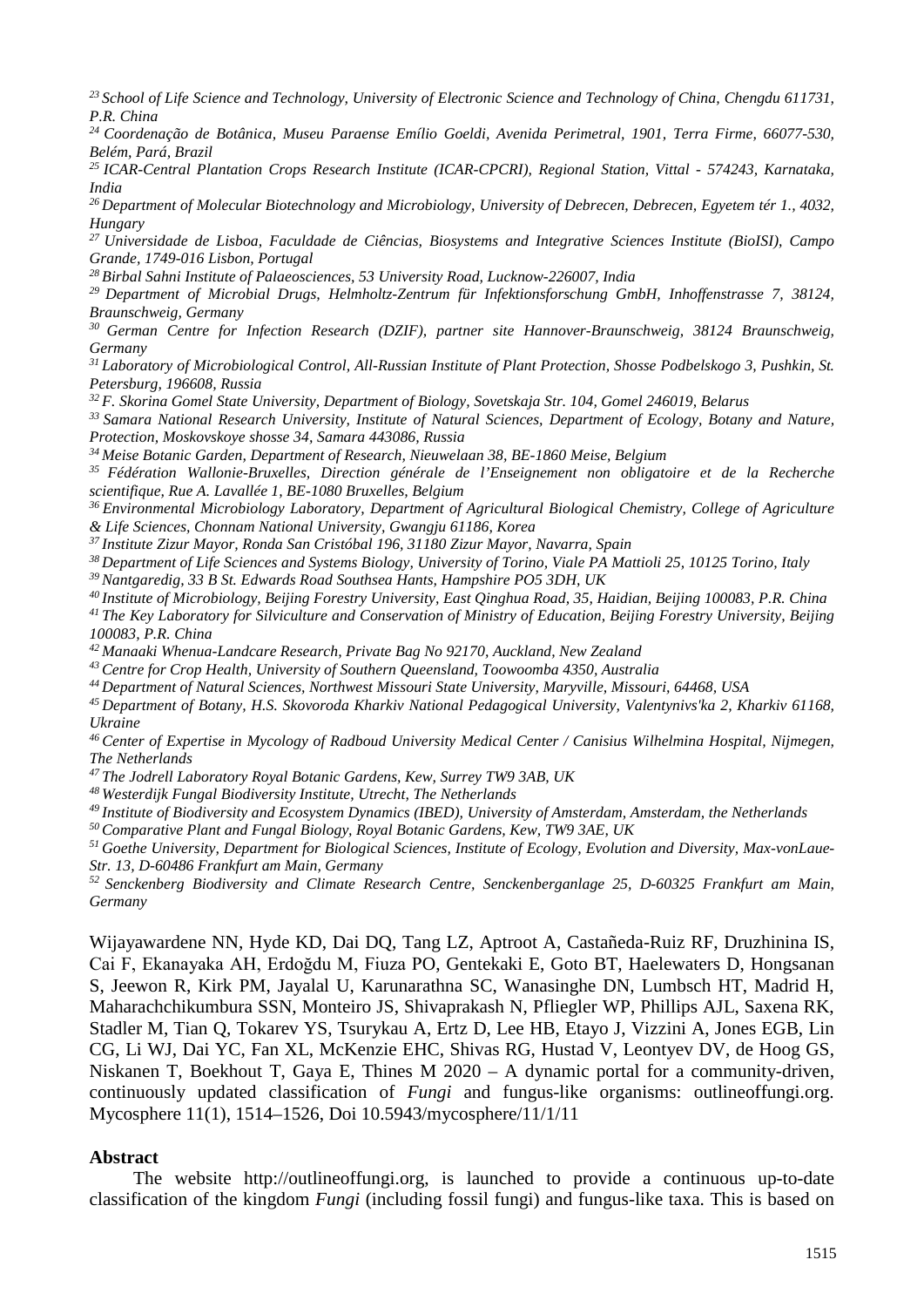recent publications and on the outline of fungi and fungus-like taxa published recently (Mycosphere 11, 1060–1456, doi 10.5943/mycosphere/11/1/8). The website is continuously updated according to latest classification schemes, and will present an important platform for researchers, industries, government officials and other users. Users can provide input about missing genera, new genera, and new data. They will also have the opportunity to express their opinions on classifications with notes published in the 'Notes' section of the webpage following review and editing by the curators and independent experts. The website will provide a system to stay abreast of the continuous changes in fungal classification and provide a general consensus on the systematics of fungi.

**Keywords** – classification – community-driven – higher ranks – outline – portal – taxa

## **Introduction**

Classification of fungi is a topic of key concern among mycologists and other researchers, such as plant pathologists and those in the applied sciences. Accurate species identification and classification are prerequisites for precise scientific communication and for future comparative studies. Morphology-based classification was widely used before DNA sequence data became available and opened up a more objective tool to infer natural relationships (White et al. 1990). In traditional taxonomy, asexual fungi have been placed in the Subdivision *Deuteromycotina* (Ainsworth 1966), which comprised three classes, *Coelomycetes*, *Hyphomycetes* and *Agonomycetes* (*mycelia sterilia*) (Sutton 1980). None of these taxa are used anymore, but the designations, coelomycetes and hyphomycetes, are still frequently used in an informal, descriptive manner. Kendrick (1989) stressed the importance of incorporating asexual fungi and sexual fungi into one classification system and Taylor (1995) discussed the possibility of using one classification system with the application of DNA sequences and phylogeny. In recent years, multi-locus phylogenetic analyses have come at the forefront of modern fungal taxonomy (e.g. Jiang et al. 2020, Samarakoon et al. 2020, Wibberg et al. 2020). Furthermore, DNA sequence analyses are used to link asexual morphs with sexual morphs. As a result of these developments, dual nomenclature that existed for asexual and sexual morphs was discontinued (Hawksworth et al. 2011), and a base for a global classification scheme for fungi developed.

## **Previous outlines of fungi and their limitations**

Classification of sexual fungi has been presented as an outline by Eriksson (1982, 1999, 2001, 2005), Eriksson & Hawksworth (1986, 1998a, b), and Lumbsch & Huhndorf (2007, 2010). Hyde et al. (2011) published the first outline of asexual genera with links to their sexual genera, and this was updated by Wijayawardene et al. (2017b). Wijayawardene et al. (2018) incorporated both asexual and sexual genera in the most recent Outline of the *Ascomycota*. Wijayawardene et al. (2017a, b, 2018, 2020) and He et al. (2019) provided notes for all fungal (including fossil fungi) and fungus-like genera. Most recently, Wijayawardene et al. (2020) provided a classification of all fungi and fungus-like taxa as an outline that was authored by over 150 mycologists. These authors recognized two crucial limitations while compiling the outline.

1. As classification is not an exact science, there can be disagreement and dispute among different research groups on taxonomic boundaries of genera and higher taxa.

2. As phylogenetic data are still being collected at a very high pace and increasingly being used in taxonomy, there is the necessity of constantly updating classification schemes and incorporate new findings.

#### **Overcoming limitations of static publication**

Disagreements on the classification and identification of fungi can occur as a result of different types of DNA analyses performed, different gene regions analysed, the impact of taxonomic sampling, the significance of specific morphs used in species delineation, and the inclusion of type species and type specimens in analyses. Therefore, Wijayawardene et al. (2020)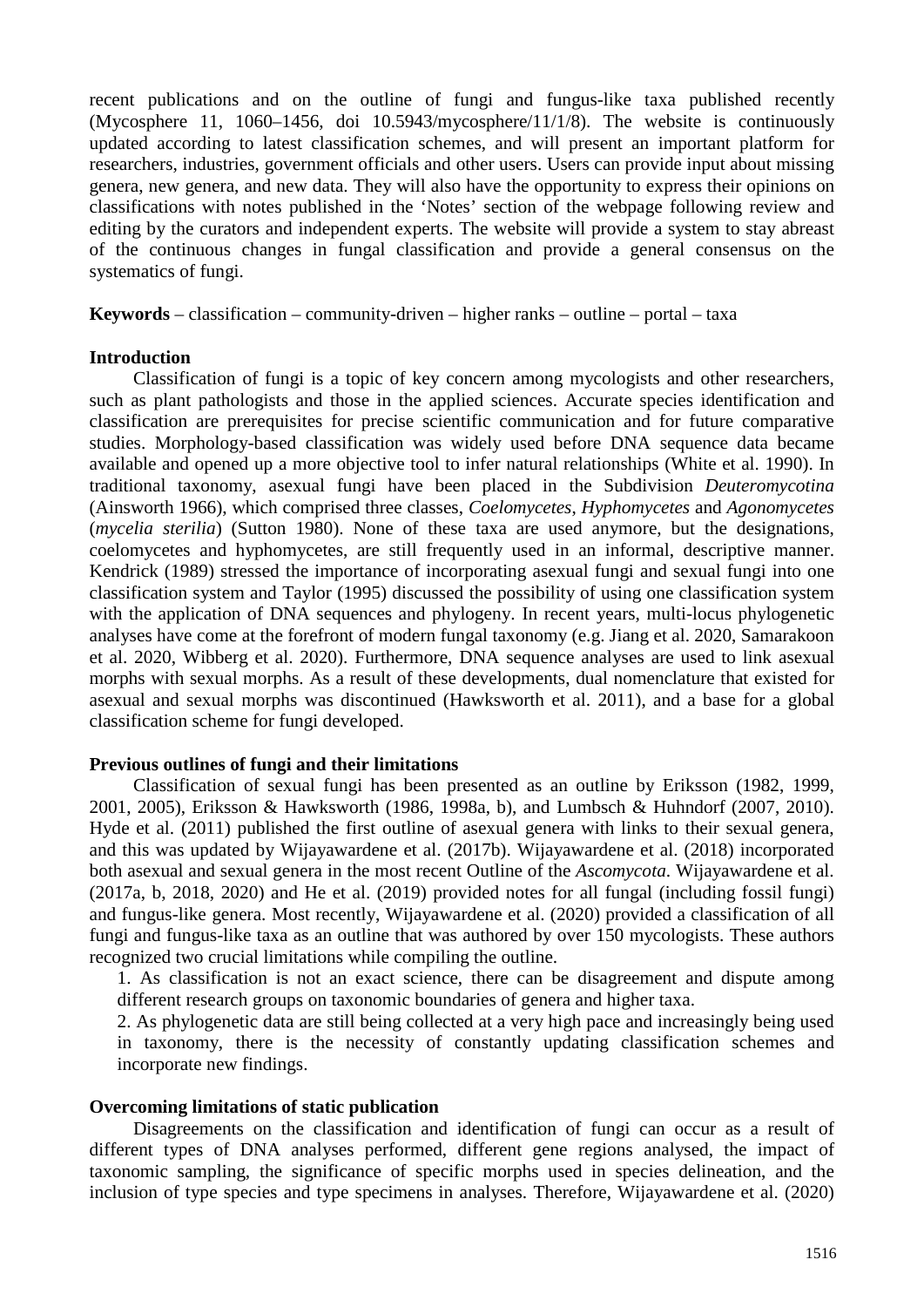included some alternative views on higher-level classification. It is important for readers to evaluate different classification proposals and make decisions as to which ones they will follow based on the available data and expert opinion. Collection of updated data was also a huge challenge while compiling the outline of Wijayawardene et al. (2020) as fungi and fungus-like organisms are extremely diverse and their classification and taxonomy is in a constant state of flux. As a consequence, a 'cut-off' date for gathering published data was set by Wijayawardene et al. (2020), as the authors were well-aware that continuous updating of the classification scheme would be necessary. As a result, the importance of a flexible, online platform has been discussed as a means to overcome static classification proposals.

## **Other online databases**

Online databases are used as tools in current studies in mycology, including taxonomy, nomenclature and classification (Prakash et al. 2017, Větrovský et al. 2020). For example, Index Fungorum (http://www.indexfungorum.org), MycoBank (https://www.mycobank.org) and FungalNames (http://www.fungalinfo.net/) are important web tools that mainly deal with nomenclature. Several other important web based databases such as onestopshopfungi.org (https://onestopshopfungi.org/), dothideomycetes.org (https://dothideomycetes.org/), fungalgenera.org (https://fungalgenera.org/), facesoffungi.org (http://www.facesoffungi.org/), theyeasts.org (https://theyeasts.org/) provide information on pathogenic genera, Dothideomycetes genera, typification data, descriptions of species and other taxonomic ranks, and yeast genera, respectively (Jayasiri et al. 2015, Jayawardena et al. 2019, Monkai et al. 2019, Pem et al. 2019). Doctor Fungus (http://www.mycosesstudygroup.org/), Mycology Online (http://www.mycology.adelaide.edu.au/), and the *Aspergillus* and Aspergillosis Website (http://www.aspergillus.org.uk/) are dedicated websites for clinically important fungi. The website http://www.marinefungi.org deals with the latest taxonomy of marine fungi (Jones et al. 2019). None of these databases provides general changes in consensus classification and the reasons for changes. Hence, it is essential to have a database, which, based on new studies, is being continuously updated with balanced changes of a community-supported consensus classification.

## **Outline of** *Fungi* **web page**

The Outline of *Fungi* web site is established to address the limitations recognized during the compilation of the published Outline of *Fungi* (Wijayawardene et al. 2020). The main objectives of the online resource, 'outlineoffungi.org' are to:

- 1. Present a continually updated consensus classification of fungi and fungus-like organisms based on recent literature and expert opinion.
- 2. Provide notes for important changes and additions to the outline.
- 3. Provide an opportunity for researchers to add missing data, suggestions to modify data, and provide critical comments on the consensus outline, based on their expert opinion.

## **Fossil fungi**

Fossil fungi are the ancestors of current fungi and represent extinct lineages, some of which evolved relatively early, probably more than 1500 million years ago. They were buried in sediments, silicified or trapped in amber, and have been preserved until now in sedimentary rocks (Samarakoon et al. 2020). They generally tend to be microscopic. However, a few large fungal bodies, such as mushrooms, have also been found as fossils. Fossil fungal remnants are found in the form of spores, mycelia, sporophores, symbiotic associations, and are commonly observed in macerated residues prepared for palynological studies. Although fungal remains are encountered in sediments of all ages, their frequency increases remarkably in the Tertiary Period (Dilcher 1965, Pirozynski & Weresub 1979, Kalgutkar & Jansonius 2000, Saxena & Tripathi 2011). Because of the fragmentary remains that make up the vast majority of fungal remains, fossil fungi usually lack characteristic features that are diagnostic, hampering their classification with extant fungi. Since DNA survival is limited, they are described on the basis of morphological characters only. For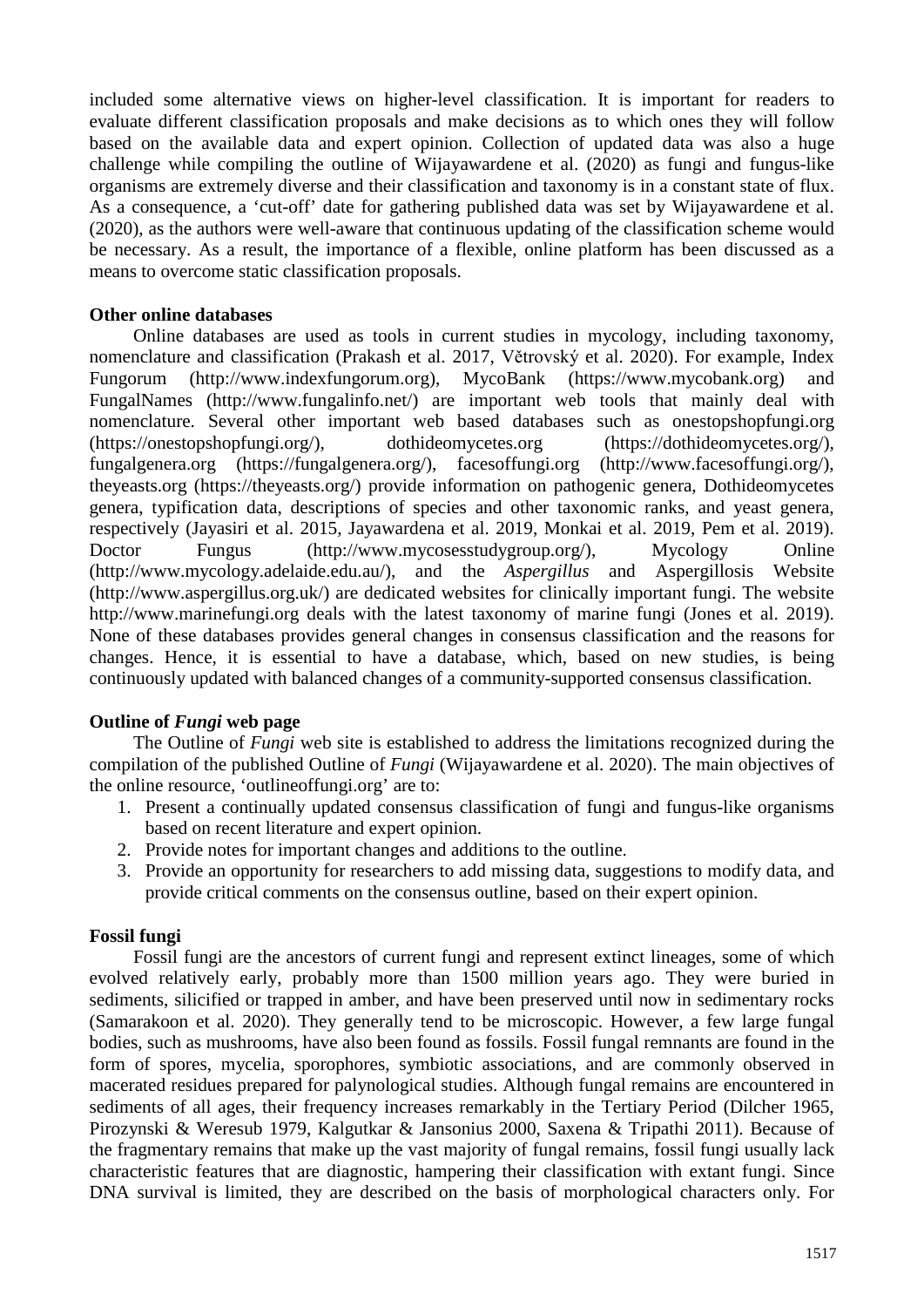example, spore taxa are characterised on their shape, size, symmetry, number and nature of apertures, septa and spore wall characters, which often allow up to genus-level classifications. In addition, fossil sporocarps without spores or hyphal details can mostly be assigned to order level or above. All fossil fungal taxa are registered with a recognized nomenclatural repository, e.g. Index Fungorum/MycoBank, to make their references accessible world-wide. This also helps ensuring that they are validly published, avoiding unnecessary introductions of later homonyms.

## **Fungus-like taxa**

Fungal-like characteristics have evolved multiple times, both in prokaryotes (e.g. *Myxobacteria*) and eukaryotes (e.g. slime molds, *Labyrinthulomycota*, *Oomycota*). *Myxobacteria* are, however, almost exclusively studied by bacteriologists, and many members of *Labyrinthulomycota* have been described under the zoological code in the corresponding phylum *Labyrinthulida*. In more recent classifications of myxomycetes, which have long been described under the *International Code of Nomenclature for algae, fungi and plants* (ICNafp), a classification entirely based on the *International Code of Zoological Nomenclature* (ICZN) is adopted (Adl et al. 2005). However, but this approach was criticized by Ronikier & Halamski (2018), who emphasized that the transfer of myxomycetes to zoological nomenclature would destabilize the nomenclature of the group, due to the existence of numerous homonyms. For this reason, the most recent published classification of *Eumycetozoa* was based on the botanical nomenclature (Leontyev et al. 2019). However, most of the non-Eumycetozoan slime molds, such as protosteloids, acrasids, copromyxids, fonticulids, or guttulinopsids, were described by protozoologists using zoological nomenclature. These groups, therefore, should be covered by ICZN. However, the Preamble 8 of the ICNafp states that the 'slime molds' are considered among the organisms for which the Code is applied, while ICZN does not mention these organisms at all, so coordination between ICZN and ICNafp is needed to resolve this issue.

The group most closely resembling opisthokont fungi are *Oomycota*, because of their hyphal growth, osmotrophic nutrition and formation of large numbers of asexual spores (Dick 2001, Beakes & Thines 2017). Because of these similarities, they have always been described under the ICNafp and its predecessors. Their early-diverging lineages mostly form only small, holocarpic thalli, i.e. the entire thallus converts into a sporangium. This is similar to the trophocytes found in some other members of the *Straminipila*-*Alveolata*-*Rhizaria* supergroup (Burki et al. 2007) groups, such as *Perkinsozoa*. However, the monophyletic branch starting from *Miraculaceae* (Buaya et al. 2017) until the highly diversified downy mildews (Thines & Choi 2016) is commonly recognised as the phylum *Oomycota* (Beakes & Thines 2017), and thus, treated under the ICNafp. Within *Oomycota*, the higher-level classification is still not fully resolved, owing to the difficulties in obtaining multiple genes for in-depth phylogenetic analyses from the often obligate biotrophic and holocarpic lineages that diverge before the main split into *Saprolegniomycetes* and *Peronosporomycetes* (Beakes & Thines 2017). Another poorly-known group related to *Oomycota*, *Hyphochytriomycota*, is usually treated under the ICNafp as well, but only few species of this group have been discovered and their higher-level relationships, as well as their relationships to some bacteriovorous protists and oomycetes are still poorly resolved. Thus, it is expected that for both oomycetes and hyphochytrids, there will be considerable efforts necessary to stabilise their nomenclature, which will also be reflected in the Outline of Fungi website.

#### **Construction**

As a starting point, all fungal genera in the database are listed according to Wijayawardene et al. (2020). The database will be updated based on new studies and observations by the users.

#### **Database interface and visualization**

The homepage comprises nine tabs. Viewers can follow them and use the underlying functions with a simple and user-friendly interface (Fig. 1).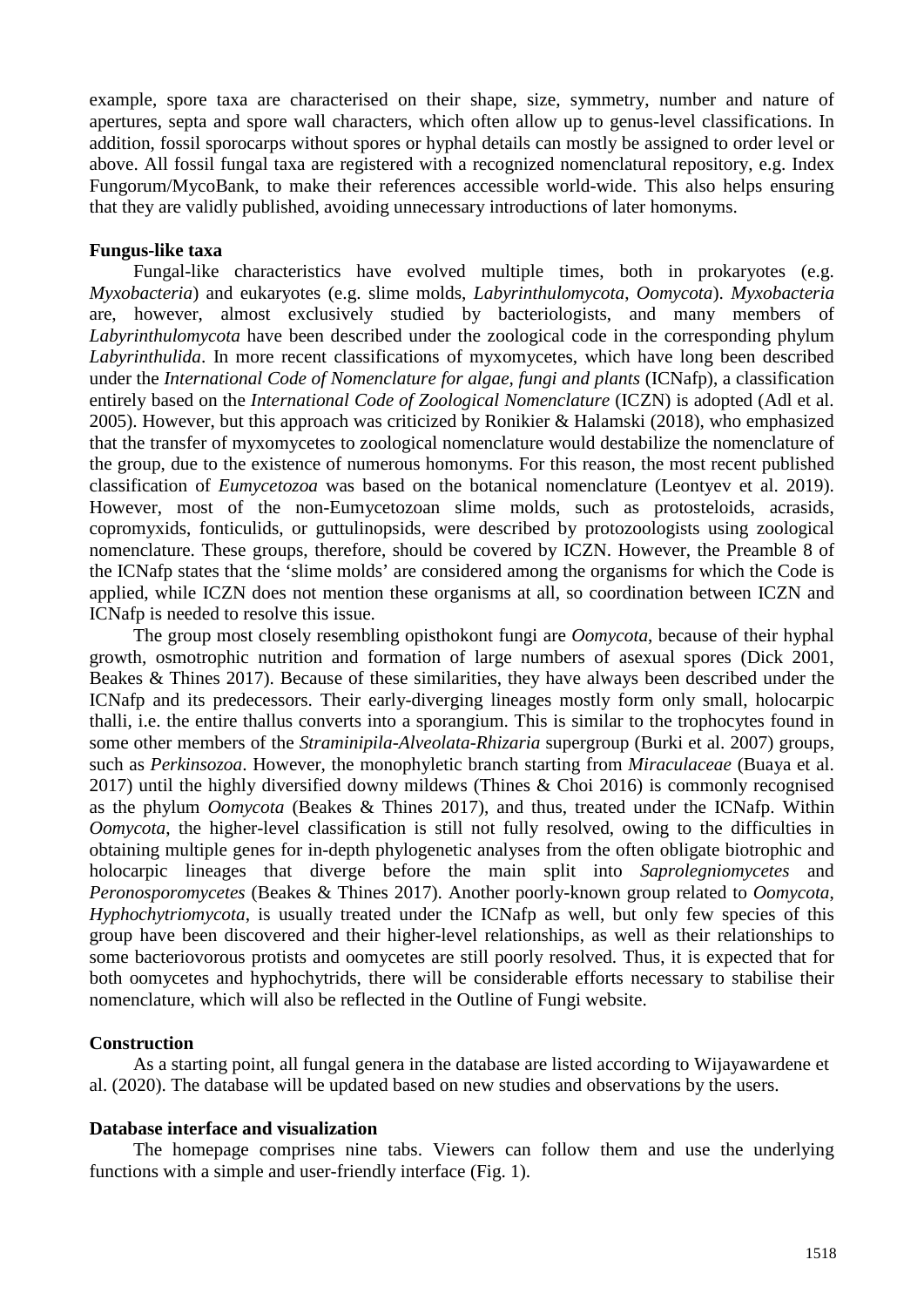## **Tools included in homepage**

- 1. Home: The homepage provides an overview of the kingdom *Fungi*. Objectives of launching the website are also provided. (Fig. 1)
- 2. Outline: The 'Outline' provides a recent consensus taxonomic classification of the kingdom *Fungi* and fungus-like taxa of other kingdoms (e.g., slime moulds, oomycetes). (Fig. 2)
- 3. Archives: The 'Archives' provides recently published outlines.
- 4. Sexual-asexual links: This will be updated with all pleomorphic genera.
- 5. Curators: This section provides a list and contact details of the curators of the website (see Table 1).
- 6. History: This section provides a brief history of the classification of kingdom *Fungi* and fungus-like taxa.
- 7. References: This section provides reference list of citations used in the entries, history and related information.
- 8. Notes: The 'Notes' section publishes recent changes in outline since Wijayawardene et al. 2020 (see below for further details).
- 9. Contact: The 'Contact' section provides contact details for the website and allows users to address any comments and suggestions.



**Figure 1** – The homepage view of outlineoffungi.org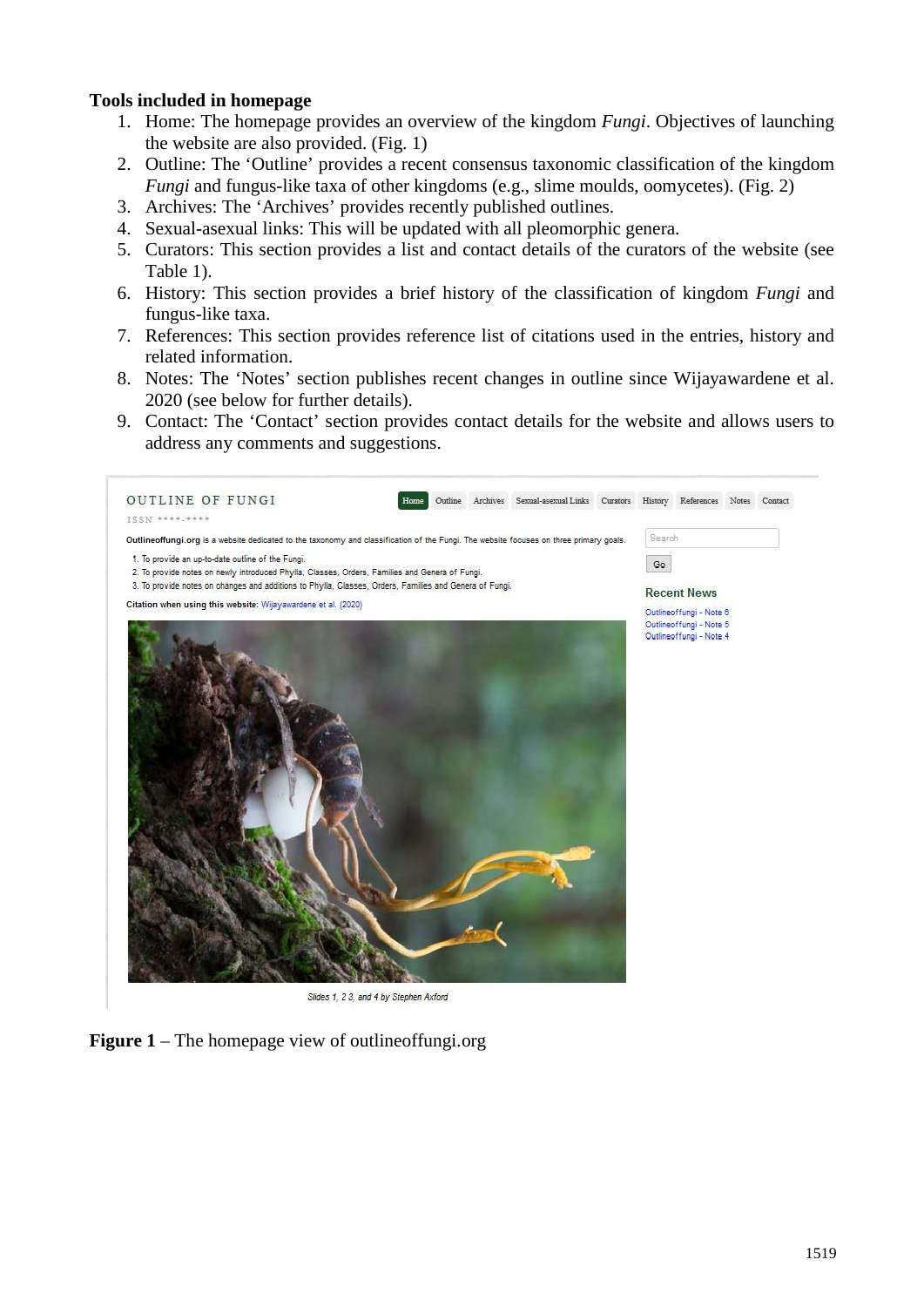| <b>OUTLINE OF FUNGI</b><br>ISSN ****-****                                                                                                                                                                                                                                                                                                                                                                                                                                                                                                                                                                                                                                                                    | Home<br><b>Outline</b> | Archives | Sexual-asexual Links | Curators | History | References         | Notes | Contact |
|--------------------------------------------------------------------------------------------------------------------------------------------------------------------------------------------------------------------------------------------------------------------------------------------------------------------------------------------------------------------------------------------------------------------------------------------------------------------------------------------------------------------------------------------------------------------------------------------------------------------------------------------------------------------------------------------------------------|------------------------|----------|----------------------|----------|---------|--------------------|-------|---------|
| Outline                                                                                                                                                                                                                                                                                                                                                                                                                                                                                                                                                                                                                                                                                                      |                        |          |                      |          | Search  |                    |       |         |
| Q<br>$\rightarrow$                                                                                                                                                                                                                                                                                                                                                                                                                                                                                                                                                                                                                                                                                           |                        |          |                      |          | Go      |                    |       |         |
| <b>Outline of fungi</b>                                                                                                                                                                                                                                                                                                                                                                                                                                                                                                                                                                                                                                                                                      |                        |          |                      |          |         | <b>Recent News</b> |       |         |
| Aphelidiomycota Tedersoo, Sanchez-Ramirez, Kõljalg, Bahram, M. Döring, Schigel, T.W. May, M. Ryberg & Abarenkov<br>Outlineoffungi - Note 6<br>Aphelidiomycetes Tedersoo, Sanchez-Ramirez, Kõljalg, Bahram, M. Döring, Schigel, T.W. May, M. Ryberg & Abarenkov<br>Outlineoffungi - Note 5<br>Aphelidiales Tedersoo, Sanchez-Ramirez, Kõljalg, Bahram, M. Döring, Schigel, T.W. May, M. Ryberg & Abarenkov<br>Outlineoffungi - Note 4<br>Aphelidiaceae Tedersoo, Sanchez-Ramirez, Kõljalg, Bahram, M. Döring, Schigel, T.W. May, M. Ryberg & Abarenkov<br>Amoeboaphelidium Scherff. (5)<br>Aphelidium Zopf (7)<br>Paraphelidium Karpov, Moreira, López-García (2)<br>Pseudaphelidium Schweikert & Schnepf (1) |                        |          |                      |          |         |                    |       |         |
| Ascomycota Caval.-Sm.<br>Pezizomycotina O.E. Erikss. & Winka<br>Arthoniomycetes O.E. Erikss. & Winka<br>Arthoniales Henssen ex D. Hawksw. & O.E. Erikss.<br>Andreiomycetaceae B.P. Hodk. & Lendemer<br>Andreiomyces B.P. Hodk. & Lendemer (2)                                                                                                                                                                                                                                                                                                                                                                                                                                                                |                        |          |                      |          |         |                    |       |         |
| Arthoniaceae Reichenb. ex Reichenb.<br>Amazonomyces Bat. (2)<br>Arthonia Ach. (ca. 50 + c. 300 orphaned)<br>Arthothelium A. Massal. $(10 + ca. 100$ orphaned)<br>Briancoppinsia Diederich, Ertz, Lawrey & van den Boom (1)<br>Coniangium Fr. (4)<br>Contarthonia Grube (12)<br>Coniocarpon DC. (6)<br>Crypthonia Frisch & G. Thor (16)                                                                                                                                                                                                                                                                                                                                                                       |                        |          |                      |          |         |                    |       |         |

# **Figure 2** – Outline of fungi

| <b>Position</b>      | <b>Name</b>            | <b>Field of specialty</b>                     | <b>Contact details</b>              |
|----------------------|------------------------|-----------------------------------------------|-------------------------------------|
| Head curator         | Nalin N. Wijayawardene | Asexual fungi,                                | nalinwijayawardene@yahoo.com        |
|                      |                        | nomenclature                                  |                                     |
| Senior               | Kevin D. Hyde          | Dothideomycetes,                              | kdhyde3@gmail.com                   |
| Curator              |                        | Sordariomycetes                               |                                     |
| Managing<br>curators | Makbule Erdoğdu        | Fungal plant pathogens                        | merdogdu@ahievran.edu.tr            |
|                      | Andrei Tsurykau        | Lichens, lichenicolous<br>fungi               | tsurykau@gmail.com                  |
|                      | Shiva Prakash Nedle    | Basidiomycota,<br>hyphomycetes                | shivanedle@gmail.com                |
|                      | Josiane S. Monteiro    | Asexual fungi                                 | kiotobelbio2003@yahoo.com.br        |
| Curators             | Alan J.L. Phillips     | Botryosphaeriales,<br>pathogens               | alan.jl.phillips@gmail.com          |
|                      | André Aptroot          | Lichens                                       | andreaptroot@gmail.com              |
|                      | Bruno T. Goto          | Glomeromycota                                 | brunogoto@hotmail.com               |
|                      | Danny Haelewaters      | Leotiomycetes,                                | danny.haelewaters@gmail.com         |
|                      |                        | Laboulbeniomycetes                            |                                     |
|                      | Eleni Gentekaki        | Basal fungi                                   | gentekaki.ele@mfu.ac.th             |
|                      | Damien Ertz            | Lichens, lichenicolous<br>fungi               | damien.ertz@jardinbotaniquemeise.be |
|                      | Hugo Madrid            | hyphomycetes,<br>Eurotiomycetes               | hugo.madrid@gmail.com               |
|                      | Marc Stadler           | Xylariales, secondary<br>metabolites of fungi | marc.stadler@helmholtz-hzi.de       |
|                      | Alfredo Vizzini        | Basidiomycota,<br>Agaricales, Boletales       | alfredo.vizzini@unito.it            |
|                      | <b>Marco Thines</b>    | Oomycota,<br>Ustilaginomycotina,              | marco.thines@senckenberg.de         |
|                      | Chuan-Gen Lin          | nomenclature<br>Hyphomycetes                  | chuangenlin@gmail.com               |

**Table 1** List of expert curators for Outline of *Fungi* webpage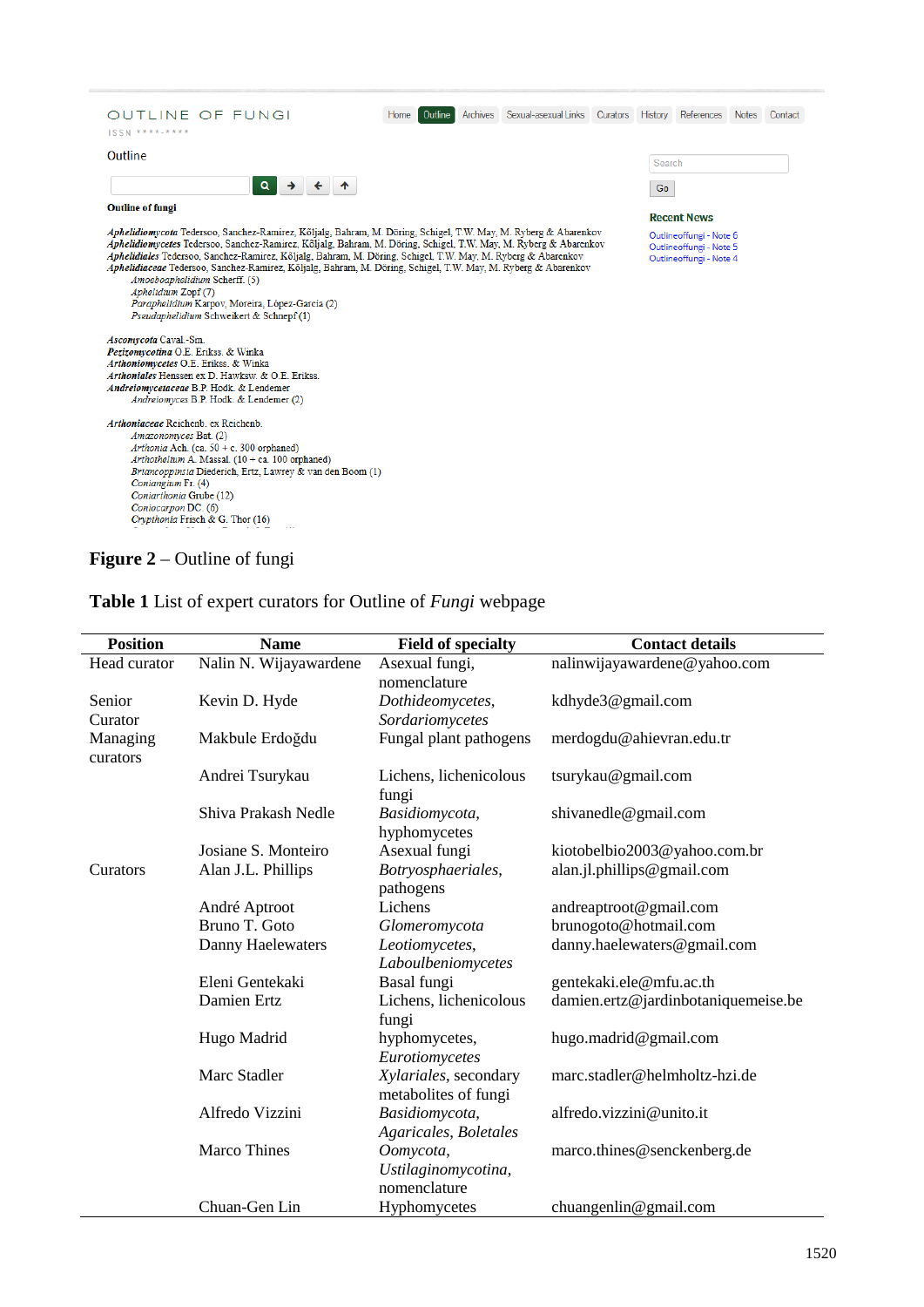| <b>Position</b> | <b>Name</b>            | <b>Field of specialty</b> | <b>Contact details</b>             |  |  |  |
|-----------------|------------------------|---------------------------|------------------------------------|--|--|--|
|                 | Yu-Cheng Dai           | Basidiomycota             | yuchengd@yahoo.com                 |  |  |  |
|                 | Patrícia O. Fiuza      | Fresh water fungi,        | patyfiuzabio@gmail.com             |  |  |  |
|                 |                        | asexual fungi             |                                    |  |  |  |
|                 | Paul M. Kirk           | Nomenclature              | P.Kirk@kew.org                     |  |  |  |
|                 | Don-Qin Dai            | Dothideomycetes           | cicidaidongqin@gmail.com           |  |  |  |
|                 | Ramesh K. Saxena       | Fossil fungi              | rksaxena2207@yahoo.com             |  |  |  |
|                 | Rafael F. Castañeda-   | hyphomycetes              | rfcastanedaruiz@gmail.com          |  |  |  |
|                 | Ruiz                   |                           |                                    |  |  |  |
|                 | Irina S. Druzhinina    | Asexual fungi             | irina.s.druzhinina@mail.ru         |  |  |  |
|                 | Feng Cai               | Asexual fungi             | czfscf@hotmail.com                 |  |  |  |
|                 | Anusha H. Ekanayaka    | Leotiomycetes             | hasinie88@gmail.com                |  |  |  |
|                 | Sajeewa S.N.           | Sordariomycetes           | sajeewa83@yahoo.com                |  |  |  |
|                 | Maharachchikumbura     |                           |                                    |  |  |  |
|                 | Sinang Hongsanan       | Sooty moulds              | sinang333@gmail.com                |  |  |  |
|                 | E.B. Gareth Jones      | Aquatic fungi             | torperadgj@gmail.com               |  |  |  |
|                 | Walter P. Pfliegler    | Yeast (Ascomycota)        | pfliegler.valter@science.unideb.hu |  |  |  |
|                 | Samantha C.            | Basidiomycota             | samanthakarunarathna@gmail.com     |  |  |  |
|                 | Karunarathna           |                           |                                    |  |  |  |
|                 | Hyang Burm Lee         | Basal fungi               | hblee@jnu.ac.kr                    |  |  |  |
|                 | Javier Etayo           | Lichens, lichenicolous    | jetayosa@educacion.navarra.es      |  |  |  |
|                 |                        | fungi                     |                                    |  |  |  |
|                 | H. Thorsten Lumbsch    | Lichens                   | tlumbsch@fieldmuseum.org           |  |  |  |
|                 | Rajesh Jeewon          | Asexual fungi             | r.jeewon@uom.ac.mu                 |  |  |  |
|                 | R.G. Udeni Jayalal     | Lichens                   | jayalal@appsc.sab.ac.lk            |  |  |  |
|                 | Qing Tian              | Eurotiomycetes            | tianqing124@gmail.com              |  |  |  |
|                 | Dhanushka N.           | Pleosporales              | dnadeeshan@gmail.com               |  |  |  |
|                 | Wanasinghe             |                           |                                    |  |  |  |
|                 | Xinlei Fan             | Diaporthales,             | xinleifan@bjfu.edu.cn              |  |  |  |
|                 |                        | Botryosphaeriales,        |                                    |  |  |  |
|                 |                        | forest pathogenic fungi   |                                    |  |  |  |
|                 | Eric H.C. McKenzie     | Pucciniomycotina,         | mckenziee@landcareresearch.co.nz   |  |  |  |
|                 |                        | Ustilaginomycotina,       |                                    |  |  |  |
|                 |                        | hyphomycetes              |                                    |  |  |  |
|                 | Teun Boekhout          | Yeasts                    | t.boekhout@wi.knaw.nl              |  |  |  |
|                 | Vince Hustad           | Geoglossales              | vhustad@gmail.com                  |  |  |  |
|                 | <b>Dmitry Leontyev</b> | Slime moulds              | alwisiamorula@gmail.com            |  |  |  |
|                 | Sybren de Hoog         | Clinical fungi            | Sybren.deHoog@radboudumc.nl.       |  |  |  |
|                 | Tuula Niskanen         | Agaricomycetes            | t.niskanen@kew.org                 |  |  |  |
|                 | Roger G. Shivas        | Plant pathogens           | roger.shivas@usq.edu.au            |  |  |  |
|                 | Gaya Ester             | Lichens                   | e.gaya@kew.org                     |  |  |  |
|                 | Wen-Jing Li            | Asexual fungi             | winnie20070653026@163.com          |  |  |  |

#### **Notes section**

The publication of notes is recognized as an important part of outlineoffungi.org, which provides details of new additions, changes or opinions. This provides an opportunity for interested parties to better understand recent changes. It will also provide a platform to express opinions and judgements on fungal taxonomy with respect to the identification and placement of fungi in different classification schemes.

Changes to the outline/ classification could be due to three main reasons:

- 1. Changes to classification following recent publications.
- 2. Additions of taxa missing in Wijayawardene et al. (2020).
- 3. Correction or errors in Wijayawardene et al. (2020) (e.g. duplication of names, wrong placement of taxa).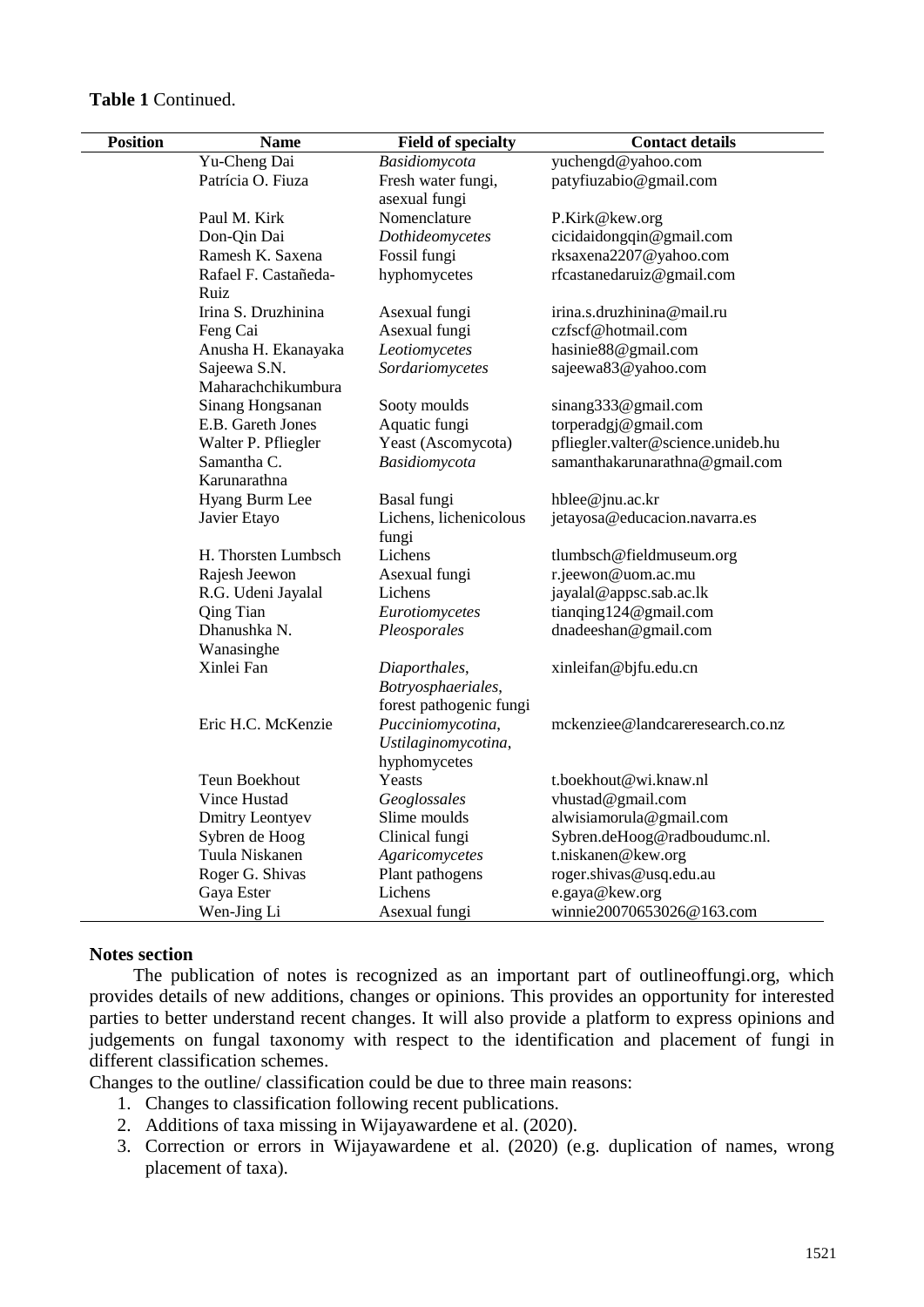## **Preparing notes**

#### **1. Addition of new taxa from new publications**

The addition of new taxa will be coordinated with repositories such as Index Fungorum. The published materials/research articles that introduce new taxa will cross checked against repository lists by the four managing curators. Their main task will be to prepare entries for new additions. As the second step, the entries will be sent to curator/s for checking. Once the managing curator has edited the entry according to curators' comments, the senior curator and the head curator will check the entries. The head curator will cross check the validity of the taxa against repositories (e.g. Index Fungorum) and upload the entry.

A list of new taxa (genus level and above) will be gathered from Index Fungorum twice a year and cross checked against the entries provided in outlineoffungi.org. This will help to maintain a current outline.

Authors who publish new taxa are also encouraged to provide entries. This includes resurrection of synonymized genera in recent publications (e.g. Thiyagaraja et al. 2020).

#### **2. Addition of missing taxa**

Notes for missing taxa will be mainly expected from expert mycologists. They can prepare the entries and send these to the head curator. The curator/s will check and correct the entries which will be uploaded to the webpage.

#### **3. Correcting mistakes in the existing outline**

Notes which correct mistakes (such as duplication of names, incorrect author citations) will also be acceptable. However, the senior curator and the head curator will decide whether it is necessary to upload the note, or correct the web version of the outline.



#### **Figure 3** – Notes section

#### **A platform to exchange different opinions**

Different opinions on higher classification and synonymy of pleomorphic genera (Art. 59.1) are two important topics that can lead to confusion. For example, the higher-level classification of *Leotiomycetes* in Ekanayaka et al. (2019) is different from the classification in Johnston et al. (2019). Two main differences account for the alternative classification schemes: (i) the amount of sequence data [5-locus by Ekanayaka et al. (2019) vs 15-locus and genomic-scale by Johnston et al. (2019)] and (ii) the inclusion of type species and ex-type sequences in Johnston et al's (2019) analyses. However, the presentation of the alternative classifications provide perspective for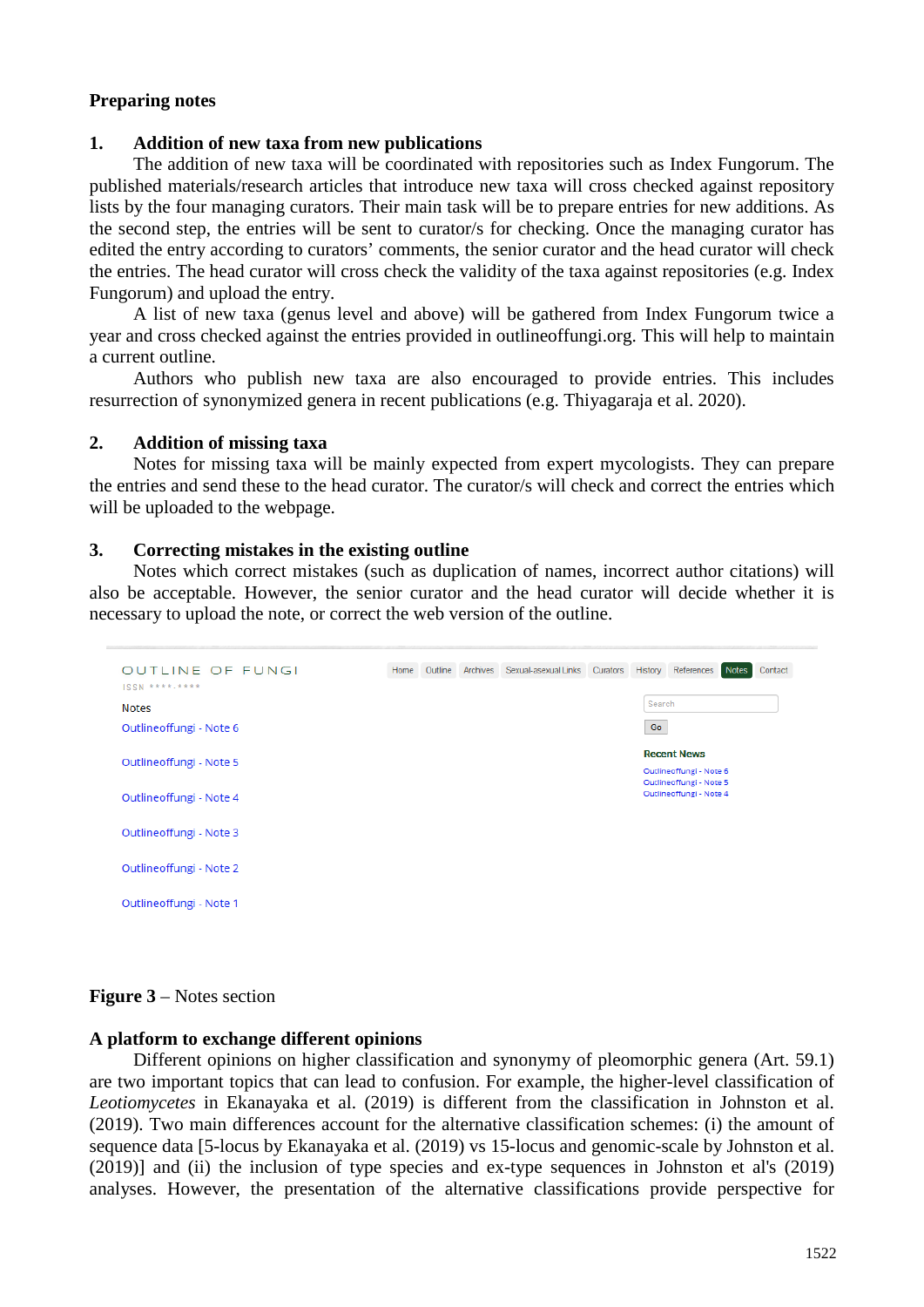general users and mycologists interested in *Leotiomycetes* taxonomy. Further, if other authors have different opinions on existing classifications, we encourage them to provide them in the notes section.

Adopted or proposed names for pleomorphic genera are also controversial in some cases. For example, Wijayawardene et al. (2014) proposed to adopt *Anthracostroma* Petr. 1954 over *Camarosporula* Petr. 1954, but Rossman et al. (2015) did not agree and proposed to adopt the latter name over the former. This type of disagreement and controversial opinions might cause confusion among users if future authors referred to only one publication. Thus, it is essential to have a platform such as http://outlineoffungi.org to provide different opinions, which can eventually culminate in a consensus towards species concepts.

#### **Links between sexual and asexual morphs**

The new webpage also provides links between sexual and asexual morphs with the names that have been adopted for pleomorphic genera since 2011 (Art. 59.1). Wijayawardene et al. (2017b) provided the adopted names of pleomorphic genera based on previous studies (e.g. Wijayawardene et al. 2014, Rossman et al. 2015), but it is intended to include all pleomorphic genera according to recent developments and recommendations from the *International Commission on the Taxonomy of Fungi*.

## **A place to obtain data (from genus to higher rank) for phylogenetic analyses**

Selecting taxa for phylogenetic studies is a challenge as it is important to include closely related genera in the analyses. Extracting data from static publications might cause problems due to outdated views on phylogenetic relationships. Thus, it is important to obtain data from a database that is kept updated. Since outlineoffungi.org will be continuously updated, with the supervision of senior taxonomists, users can obtain a list of related genera from it for their phylogenetic analyses and morphological comparisons.

## **Acknowledgements**

This work was supported by the Key Laboratory of Yunnan Province Universities of the Diversity and Ecological Adaptive Evolution for Animals and Plants on the Yun-Gui Plateau, the National Natural Science Foundation of China (No. NSFC 31950410558, NSFC 31760013, 31260087, 31460561), and the Scientific Research Foundation of Yunnan Provincial Department of Education (2017ZZX186). Nalin N. Wijayawardene gratefully acknowledges grant number FAMP201906K provided by Guizhou Medical University. Kevin D. Hyde thanks the Foreign Experts Bureau of Yunnan Province, Foreign Talents Program (2018; grant no. YNZ2018002), Thailand Research grants entitled Biodiversity, phylogeny and role of fungal endophytes on above parts of *Rhizophora apiculata* and *Nypa fruticans* (grant no: RSA5980068), the future of specialist fungi in a changing climate: baseline data for generalist and specialist fungi associated with ants, *Rhododendron* species and *Dracaena* species (grant no: DBG6080013), Impact of climate change on fungal diversity and biogeography in the Greater Mekong Subregion (grant no: RDG6130001). Dong-Qin Dai would like to thank the Thousand Talents Plan, Youth Project of Yunnan Provinces for support. Alan JL Phillips acknowledges the support from UIDB/04046/2020 and UIDP/04046/2020 Centre grants from FCT, Portugal (to BioISI).

## **References**

- Adl SM, Simpson AG, Farmer MA, Andersen RA et al. 2005 The new higher level classification of eukaryotes with emphasis on the taxonomy of protists. Journal of Eukaryotic Microbiology 52, 399–451. Doi: 10.1111/j.1550-7408.2005.00053.x
- Ainsworth GC. 1966 A general purpose classification of fungi. Bibliography of Systematic Mycology 1, 1–4.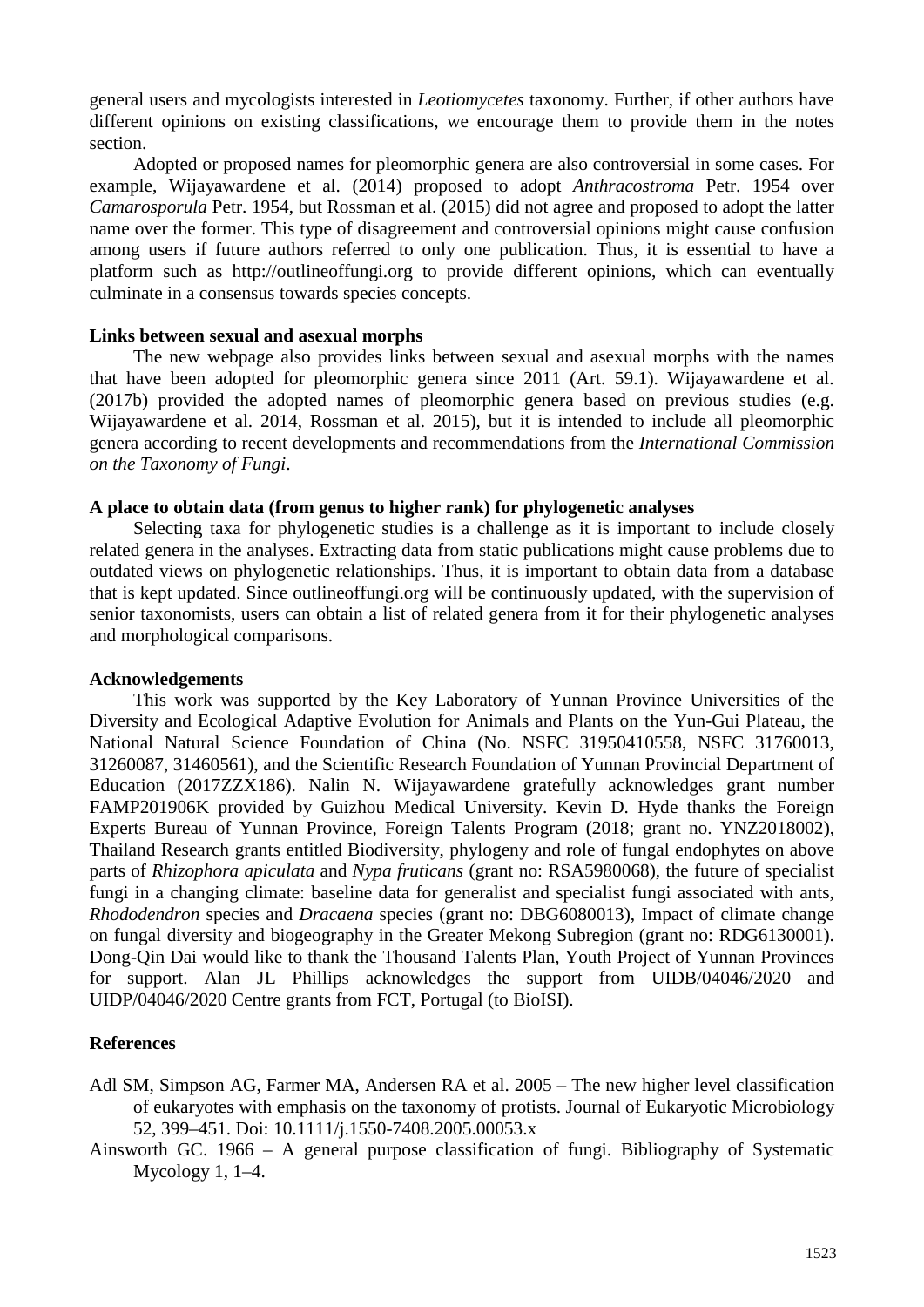- Beakes GW, Thines M. 2017 *Hyphochytriomycota* and *Oomycota*. In: Archibald J, Simpson A, Slamovits C (eds) Handbook of the Protists. Springer International Publishing, Cham, pp. 435–505.
- Buaya AT, Ploch S, Hanic L, Nam B et al. 2017 Phylogeny of *Miracula helgolandica* gen. et sp. nov. and *Olpidiopsis drebesii* sp. nov., two basal oomycete parasitoids of marine diatoms, with notes on the taxonomy of Ectrogella-like species. Mycological Progress 16, 1041–1050. Doi: 10.1007/s11557-017-1345-6
- Burki F, Shalchian-Tabrizi K, Minge M, Skjæveland Å et al. 2007 Phylogenomics reshuffles the eukaryotic supergroups. PloS ONE 2, e790. Doi: 10.1371/journal.pone.0000790
- Dick MW. 2001 Straminipilous Fungi. Springer, Dordrecht.
- Dilcher DL. 1965 Epiphyllous fungi from Eocene deposits in western Tennessee, U.S.A. Palaeontographica Abt. B 116, 1–54.
- Ekanayaka AH, Hyde KD, Gentekaki E, McKenzie EHC et al. 2019 Preliminary classification of Leotiomycetes. Mycosphere 10, 310–489. Doi: 10.5943/mycosphere/10/1/7
- Eriksson OE. 1982 Outline of the Ascomycetes 1982. Mycotaxon 15, 203–248.
- Eriksson OE. 1999 Outline of Ascomycota 1999. Myconet 3, 1–88.
- Eriksson OE. 2001 SSU rDNA sequences from Ascomycota. Myconet 6, 27–76.
- Eriksson OE. 2005 Outline of Ascomycota 2005. Myconet 11, 1–113.
- Eriksson OE, Hawksworth DL. 1986 Outline of the ascomycetes-1986. Systema Ascomycetum 5, 185–324.
- Eriksson OE, Hawksworth DL. 1998a Outline of the ascomycetes 1998. Systema Ascomycetum 16, 83–296.
- Eriksson OE, Hawksworth DL. 1998b Notes on ascomycete systematics. Nos 2256–2439. Systema Ascomycetum 16, 39–81.
- Hawksworth DL, Crous PW, Redhead SA, Reynolds DR et al. 2011 The Amsterdam declaration on fungal nomenclature. IMA Fungus 2: 105–112.
- He MQ, Zhao RL, Hyde KD, Begerow D et al. 2019 Notes, outline and divergence times of *Basidiomycota*. Fungal Diversity 99, 105–367. Doi: 10.1007/s13225-019-00435-4.
- Hyde KD, McKenzie EHC, KoKo TW. 2011 Towards incorporating anamorphic fungi in a natural classification –checklist and notes for 2010. Mycosphere 2, 1–88.
- Jiang S, Lücking R, Xavier-Leite AB, Marcela ES et al. 2020 Reallocation of foliicolous species of the genus *Strigula* into six genera (lichenized *Ascomycota*, *Dothideomycetes*, *Strigulaceae*). Fungal Diversity. Doi: 10.1007/s13225-020-00445-7.
- Jayawardena RS, McKenzie EHC, Chen YJ, Phillips AJL et al. 2019 https://onestopshopfungi.org/, a database to enhance identification of phytopathogenic genera. Asian Journal of Mycology 2, 281–286. Doi: 10.5943/ajom/2/1/18
- Jayasiri SC, Hyde KD, Ariyawansa HA, Bhat DJ et al. 2015 The Faces of Fungi database: fungal names linked with morphology, phylogeny and human impacts. Fungal Diversity 74, 3–18. Doi: 10.1007/s13225-015-0351-8
- Jones EBG, Pang KL, Abdel-Wahab MA, Scholz B, et al. 2019 An online resource for marine fungi. Fungal Diversity 96, 347–433.
- Johnston PR, Quijada L, Smith CA, Baral HO et al. 2019 A multigene phylogeny toward a new phylogenetic classification for the *Leotiomycetes*. IMA Fungus 10, 1. Doi: 10.1186/s43008- 019-0002-x
- Kalgutkar RM, Jansonius J. 2000 Synopsis of fungal spores, mycelia and fructifications. AASP Contribution Series 39, 1–423.
- Kendrick WB. 1989 Subdivision *Deuteromycotina* a fungal chimera. Sydowia 41, 6–14.
- Leontyev DV, Schnittler M, Stephenson S, NovozhilovYK et al. 2019 Towards a phylogenetic classification of Myxomycetes. Phytotaxa 399, 209–238.
- Lumbsch HT, Huhndorf SM. 2007 Outline of Ascomycota-2017. Myconet 13, 1–99.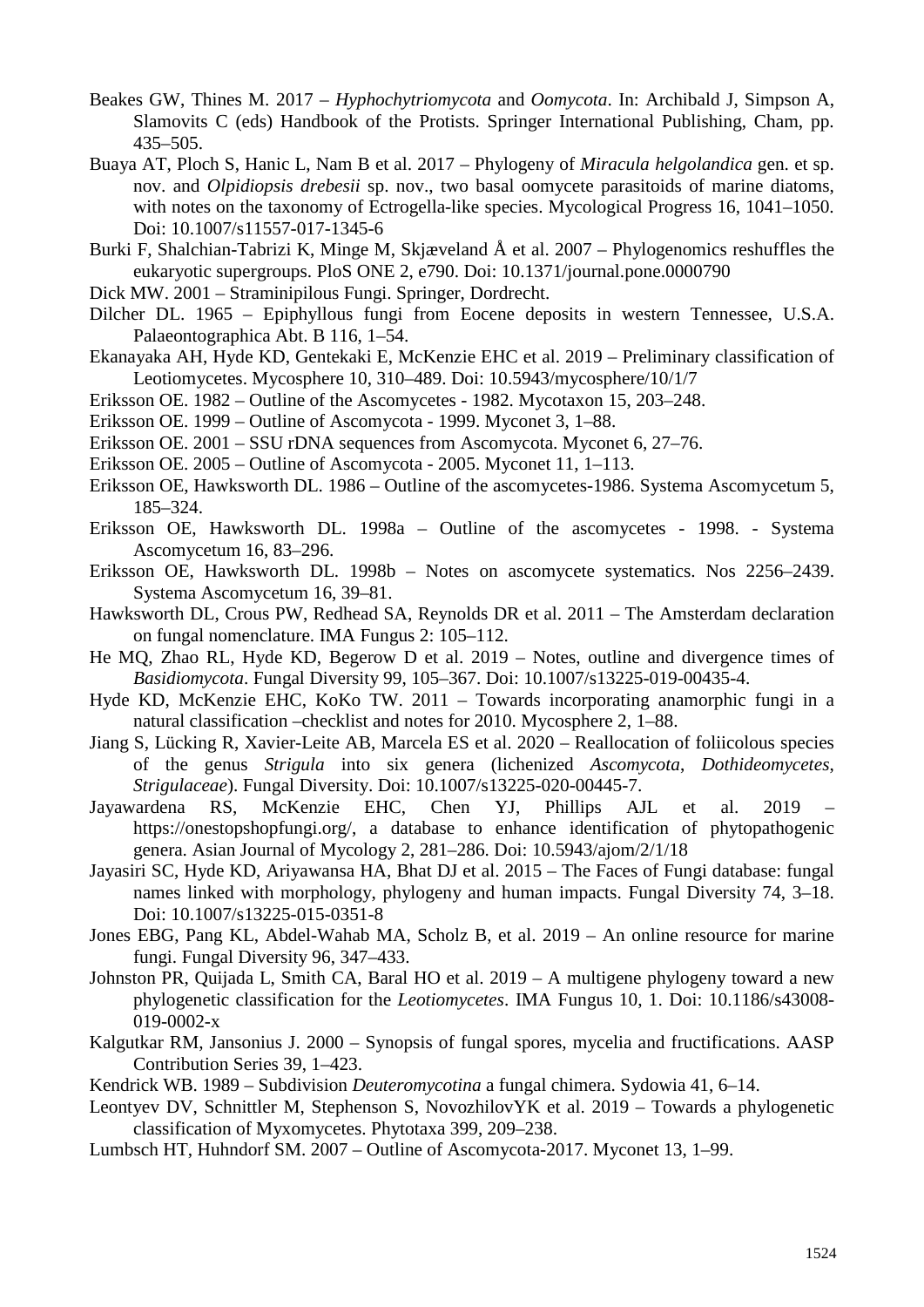- Lumbsch HT, Huhndorf SM. 2010 Myconet Volume 14. Part one. Outline of Ascomycota 2009. Part Two. Notes on Ascomycete Systematics. Nos. 4751–5113. Fieldiana Life Earth Sci 1, 1– 64. Doi: 10.3158/1557.1
- Monkai J, McKenzie EHC, Phillips AJL, Hongsanan S et al. 2019 https://fungalgenera.org/: a comprehensive database providing webbased information for all fungal genera. Asian Journal of Mycology 2, 298–305. Doi: 10.5943/ajom/2/1/20
- Pem D, Hongsanan S, Doilom M, Tibpromma S et al. 2019 https://www.dothideomycetes.org: An online taxonomic resource for the classification, identification, and nomenclature of *Dothideomycetes*. Asian Journal of Mycology 2, 287–297. Doi: 10.5943/ajom/2/1/19
- Pirozynski KA, Weresub LK. 1979 The classification and nomenclature of fossil fungi. in Kendrick, B. (ed.), The whole fungus, the sexual–asexual synthesis. Proceedings of the  $2<sup>nd</sup>$ International Mycological Conference, University of Calgary, Kananaskis, Alberta (published by National Museum of Natural Sciences, National Museums of Canada and the Kananaskis Foundation) volume 2, 653–688.
- Prakash PY, Irinyi L, Halliday C, Chen S et al. 2017 Online Databases for Taxonomy and Identification of Pathogenic Fungi and Proposal for a Cloud-Based Dynamic Data Network Platform. Journal of Clinical Microbiology 55, 1011–1024. Doi: 10.1128/JCM.02084-16
- Quijada L, Tanney JB, Popov E, Johnston PR et al. 2020 Cones, needles and wood: *Micraspis* (*Micraspidaceae*, *Micraspidales* fam. et ord. nov.) speciation segregates by host plant tissues. Fungal Systematics and Evolution 5, 99–112. Doi: 10.3114/fuse.2020.05.05
- Ronikier A, Halamski AT. 2018 Is Myxomycetes (Amoebozoa) a truly ambiregnal group? A major issue in protist nomenclature. Protist 169, 484–493.
- Rossman AY, Crous PW, Hyde KD, Hawksworth DL et al. 2015 Recommended names for pleomorphic genera in *Dothideomycetes*. IMA fungus 6, 507–523. Doi: 10.5598/imafungus.2015.06.02.14
- Saccardo PA. 1904 De Diagnostica et nomenclatura mycologica, Admonita quaedam. Annales Mycologici 2, 195–198. [English translation by Clements FE (1904) J Mycol 10, 109–112]
- Samarakoon MC, Thongbai B, Hyde KD, Brnstrup M et al. 2020 Elucidation of the life cycle of the endophytic genus *Muscodor* and its transfer to *Induratia* in Induratiaceae fam. nov., based on a polyphasic taxonomic approach. Fungal Diversity 101, 177–210. Doi: 10.1007/s13225- 020-00443-9
- Saxena RK, Tripathi SKM. 2011 Indian Fossil Fungi. Palaeobotanist 60, 1–208.
- Sutton BC. 1980 The Coelomycetes. Fungi imperfecti with pycnidia, acervuli and stromata. Commonwealth Mycological Institute, Kew.
- Taylor JW. 1995 Making the Deuteromycota redundant: a practical integration of mitosporic and meiosporic fungi. Canadian Journal of Botany 73 (Suppl.), s754–s759.
- Thines M, Choi YJ. 2016 Evolution, diversity, and taxonomy of the *Peronosporaceae*, with focus on the genus *Peronospora*. Phytopathology 106, 6–18. Doi: 10.1094/PHYTO-05-15-0127- RVW
- Thiyagaraja V, Lücking R, Ertz D, Wanasinghe DN et al. 2020 Evolution of non-lichenized, saprotrophic species of *Arthonia* (*Ascomycota*, *Arthoniales*) and resurrection of *Naevia*, with notes on *Mycoporum*. Fungal Diversity. Doi: 10.1007/s13225-020-00451-9
- Větrovský T, Morais D, Kohout P, Lepinay C et al. 2020 Global Fungi, a global database of fungal occurrences from high-throughput-sequencing metabarcoding studies. Scientific Data 7, 228. Doi: 10.1038/s41597-020-0567-7
- White TJ, Bruns T, Lee S, Taylor JW. 1990 Amplification and direct sequencing of fungal ribosomal RNA genes for phylogenetics. In: Innis MA, Gelfand DH, Sninsky JJ & White TJ (eds) PCR protocols: a guide to methods and applications, New York Academic Press, pp 315–322.
- Wibberg D, Stadler M, Lambert C, Bunk B et al. 2020 High quality genome sequences of thirteen Hypoxylaceae (Ascomycota) strengthen the phylogenetic family backbone and enable the discovery of new taxa. Fungal Diversity. Doi: 10.1007/s13225-020-00447-5